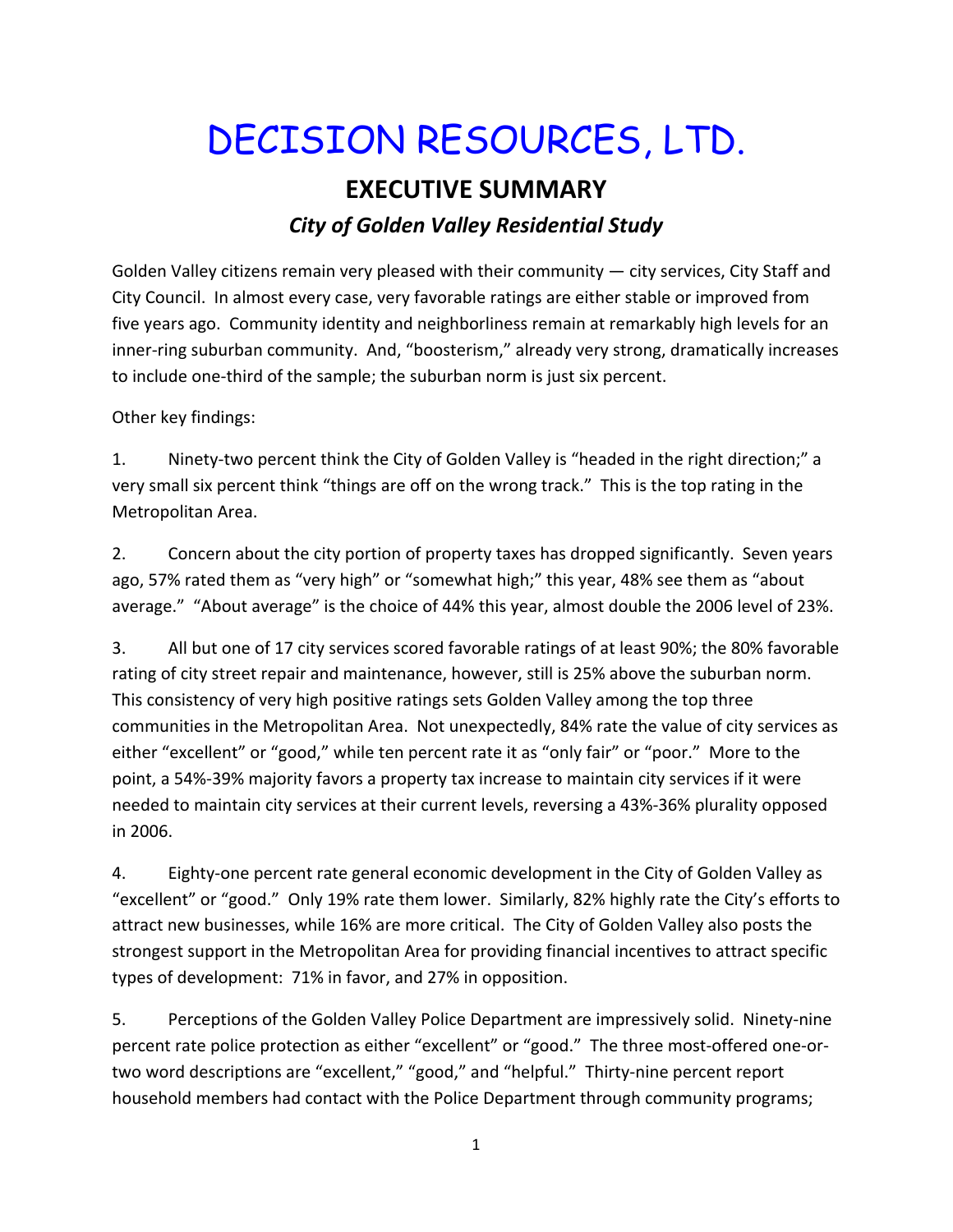again, 99% highly rated their experience with the community programs. Twenty‐nine percent report another type of contact with the Department, most often through the provision of emergency services. These contacts were also highly rated: ninety percent rate the way the Police Department handled the situation as "excellent" or "good;" ninety‐five percent see the response time as "prompt;" and, ninety‐three percent feel the Police Department personnel are courteous and act in a professional manner. Together with the fact that only 12% feel there are any areas in Golden Valley where they do not feel safe – the lowest among first-ring suburbs -the Golden Valley Police Department is the one of the three most highly rated departments in the Metropolitan Area.

6. There is moderate support for the construction of a community center. In the abstract, residents support its construction by a 65%‐31% majority. Fifty percent think household members would use the facility. But, the typical respondent would support only a \$3.36-\$5.00 per month in their property taxes to fund this construction. And, only four of 17 potential offerings in a new structure received support of at least 65% of the respondents: space for senior programs, space for teen programs, fitness center, and indoor track. Another three offerings were supported by over 60% of the sample: child care center, banquet rooms, and indoor swimming pool. Unlike in other suburbs, indoor aquatic offerings or ice arenas, then, would not be the focus of a community center in Golden Valley.

7. A compellingly high 82% believe they could have a say about the way the City of Golden Valley runs things, other than by voting; this level reflects a 21% increase since the 2006 survey. Knowledge about the work of the Mayor and City Council increased from 37% in 2006 to 63% in 2013. Simultaneously, a 57%‐12% favorable job approval rating in 2006 became an 89%‐7% favorable job approval rating in 2013 – one the three strongest in the Metropolitan Area. Firsthand contact with the City Staff changed from 35% to 46% during the seven year interim between studies. But, similar to the change in the job approval rating for the Mayor and City Council, a favorable rating of 58%‐6%, with 36% uncertain, moved to an 89%‐8% favorable rating, with only three percent uncertain. Residents are particularly pleased with the Mayor and City Council, as well as City Staff.

Through sound policies, and a well‐defined plan for the future, residents of the City of Golden Valley have transformed from contented citizens to enthusiastic citizens. They feel informed and empowered. In fact, they feel confident. This will prove to be critical in the coming years, particularly as the City confronts issues of a more Metropolitan nature. The level of trust among the citizenry will allow decision-makers to make possibly tougher judgments based upon a solid foundation of popular consent.